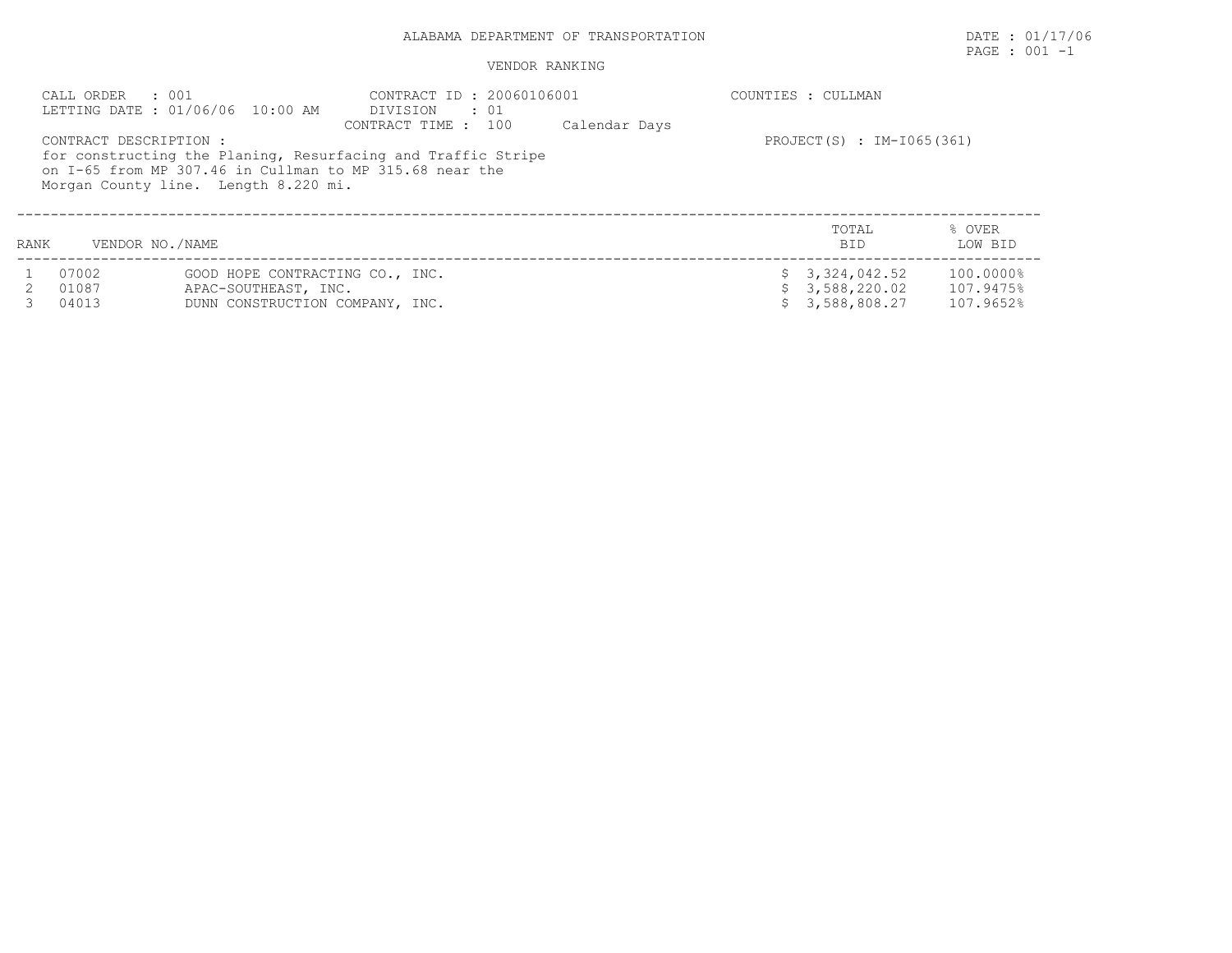## TABULATION OF BIDS

| ORDER<br>CALL ( | 00.                   |            | CONTRAC.<br>$\Box$ | 200607<br>' () 6 () () | <b>THAP</b><br>H.S | MAN.<br>$\cap$ tit. |
|-----------------|-----------------------|------------|--------------------|------------------------|--------------------|---------------------|
| LETTING DATE    | /06/06<br>$\bigcap$ 1 | 0.00<br>AM |                    | ◡                      |                    |                     |

|                                                                                                                                 |                 |      | 1 ) 07002<br>(GOOD HOPE CONTRACTING CO., (APAC-SOUTHEAST, INC. (DUNN CONSTRUCTION CO., INC. |             | 2 ) 01087<br>$\left  \right $ ( |             | 3 ) 04013<br>$\left  \right $ |            |
|---------------------------------------------------------------------------------------------------------------------------------|-----------------|------|---------------------------------------------------------------------------------------------|-------------|---------------------------------|-------------|-------------------------------|------------|
| LINE NO / ITEM CODE / ALT                                                                                                       |                 |      |                                                                                             |             |                                 |             |                               |            |
| ITEM DESCRIPTION                                                                                                                | QUANTITY        |      | UNIT PRICE                                                                                  |             | AMOUNT  UNIT PRICE              |             | AMOUNT  UNIT PRICE            | AMOUNT     |
| SECTION 0001<br>Total                                                                                                           |                 |      |                                                                                             |             |                                 |             |                               |            |
| 0010 405A000<br>Tack Coat                                                                                                       | 15046.000 GAL   |      | 1,35000                                                                                     | 20312.10    | 1,24000                         | 18657.041   | 1,37000                       | 20613.02   |
| 0020 408A053<br>Planing Existing Pavement<br>(Approximately 2.10" Thru 3.0" Thick)                                              | 250765.000 SQYD |      | 1,53000                                                                                     | 383670.451  | 3.90000                         | 977983.501  | 1,52000                       | 381162.80  |
| 0030 408A054<br>Planing Existing Pavement                                                                                       | 300.000 SQYD    |      | 3.00000                                                                                     | 900.00      | 18,84000                        | 5652.001    | 6.29000                       | 1887.00    |
| (Approximately 3.10" Thru 4.0" Thick)<br>0040 410C000<br>Contractor Retained Profilograph                                       | $1.000$ EACH    |      | 15000.00000                                                                                 | 15000.00    | 13600.00000                     | 13600.001   | 14837.47000                   | 14837.47   |
| 0050 410H000<br>Material Remixing Device                                                                                        | $1.000$ EACH    |      | 90000.00000                                                                                 | 90000.001   | 126905.00000                    | 126905.001  | 71680.15000                   | 71680.15   |
| 0060 420A015<br>Polymer Modified Open Graded Friction<br>Course                                                                 | 11285.000 TON   |      | 61.11000                                                                                    | 689626.351  | 58.98000                        | 665589.301  | 78.53000                      | 886211.05  |
| 0070 423A002<br>Stone Matrix Asphalt Wearing Layer,<br>3/4" Maximum Aggregate Size                                              | 25077.000 TON   |      | 64.11000                                                                                    | 1607686.471 | 46.39000                        | 1163322.031 | 63.60000                      | 1594897.20 |
| 0080 424B659<br>Superpave Bituminous Concrete Upper<br>Binder Layer, Leveling, 1" Maximum<br>Aggregate Size Mix, ESAL Range C/D | 50.000 TON I    |      | 200,00000                                                                                   | 10000.001   | 150.00000                       | 7500.001    | 86.08000                      | 4304.00    |
| 0090 600A000<br>Mobilization                                                                                                    |                 | LUMP | 286995.78000                                                                                | 286995.781  | 407800.00000                    | 407800.001  | 382260.69000                  | 382260.69  |
| 0100 701A028<br>Solid White, Class 2, Type A Traffic<br>Stripe (0.06" Thick) (6" Wide)                                          | 17.000 MILE     |      | 1737.20000                                                                                  | 29532.401   | 1825.00000                      | 31025.001   | 2117.01000                    | 35989.17   |
| 0110 701A032<br>Solid Yellow, Class 2, Type A Traffic<br>Stripe (0.06" Thick) (6" Wide)                                         | 17.000 MILE     |      | 1737.20000                                                                                  | 29532.401   | 1825.00000                      | 31025.001   | 2117.01000                    | 35989.17   |
| 0120 701A041<br>Broken White, Class 2, Type A Traffic<br>Stripe (0.09" Thick) (6" Wide)                                         | 17.000 MILEI    |      | 1060.50000                                                                                  | 18028.501   | 1115,00000                      | 18955.001   | 1292.36000                    | 21970.12   |
| 0130 701B009<br>Dotted Class 2, Type A Traffic Stripe<br>$(0.09"$ Thick) $(6"$ Wide)                                            | 500.000 LF      |      | 1,01000                                                                                     | 505.00      | 1,06000                         | 530.001     | 1,23000                       | 615.00     |
| 0140 701C000<br>Broken Temporary Traffic Stripe                                                                                 | 33.000 MILE     |      | 626.20000                                                                                   | 20664.601   | 657.50000                       | 21697.501   | 763.11000                     | 25182.63   |